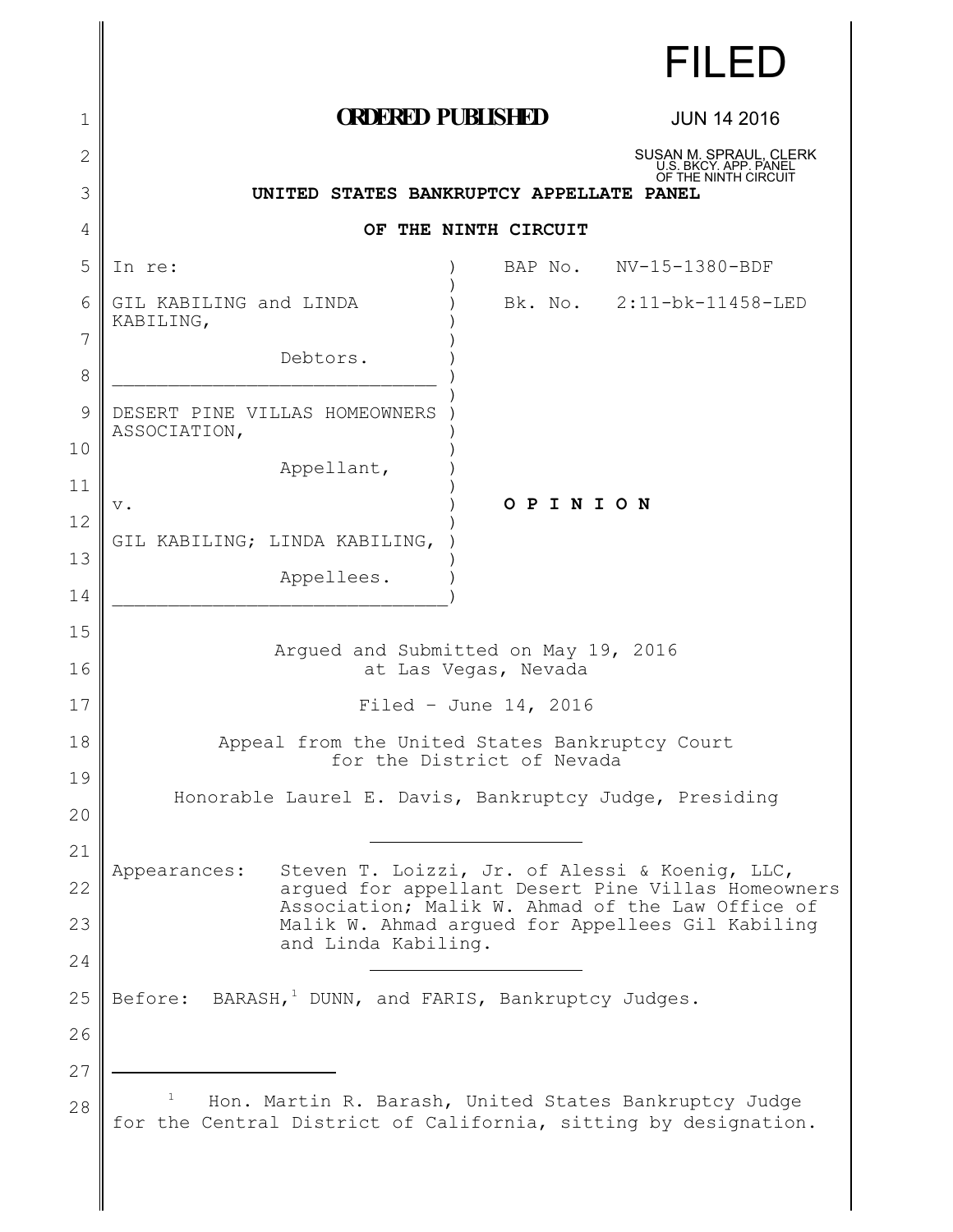1 BARASH, Bankruptcy Judge:

2

3 4 5 6 7 Secured Creditor Desert Pine Villas Homeowners Association appeals from the bankruptcy court's order finding it in contempt for violating the section  $524<sup>2</sup>$  discharge injunction and awarding compensatory damages in favor of debtors, Gil Kabiling and Linda Kabiling. We AFFIRM the bankruptcy court's judgment.

8

### **FACTUAL BACKGROUND**

#### 9 10 **A. Prepetition Events and the Debtors' Chapter 7 Bankruptcy Case**

11 12 13 14 15 16 17 18 19 20 21 22 23 Appellees Linda Kabiling ("Linda")<sup>3</sup> and her then-husband, Gil Kabiling ("Gil," and with Linda, the "Debtors"), owned a condominium located in Las Vegas, Nevada (the "Property"), which was part of a common interest development. The Debtors used the Property as a rental property and resided elsewhere. The Property was subject to a Declaration of Covenants, Conditions, and Restrictions ("CC&Rs") in favor of Appellant Desert Pine Villas Homeowners Association ("Desert Pines"). The CC&Rs require homeowners, such as the Debtors, to pay regular homeowners association ("HOA") assessments and grant Desert Pines a lien against each condominium unit for any delinquent assessments, late fees, interest, and collection fees and costs. At some point in time prior to filing their bankruptcy case, the

- 24
- 25

26

27 28 Because both of the Debtors retain the same surname, we refer to them by their first names to identify them. No disrespect is intended by their first name references.

<sup>&</sup>lt;sup>2</sup> Unless specified otherwise, all chapter and section references are to the Bankruptcy Code, 11 U.S.C. §§ 101-1532.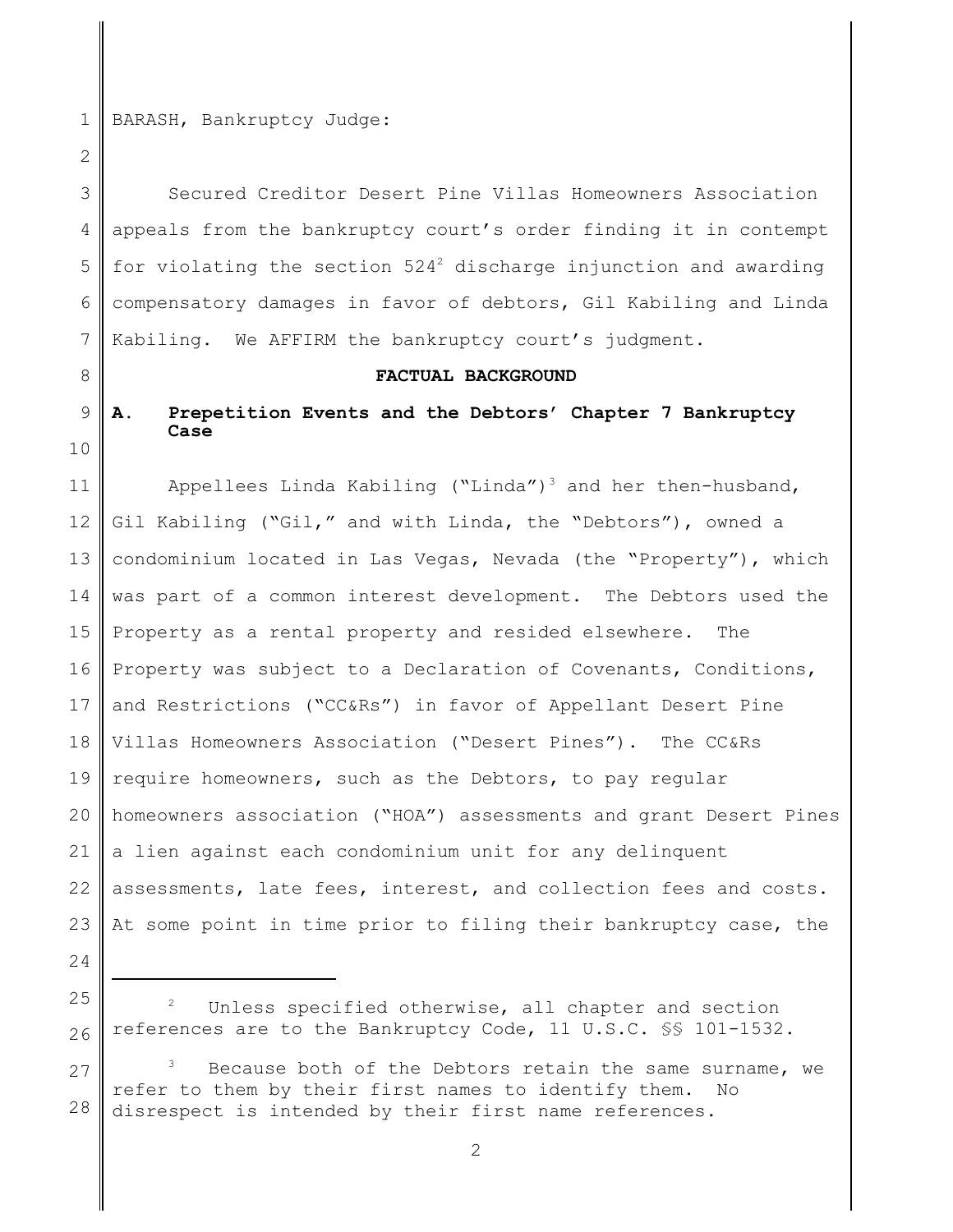1 2 3 4 5 Debtors became delinquent in paying assessments to Desert Pines and liens arose against the Property to the extent of those delinquencies. The Debtors received collection notices from Desert Pines, and from counsel for Desert Pines, Alessi & Koenig, LLC ("Alessi & Koenig").

6 7 8 9 10 11 12 13 On February 1, 2011, the Debtors filed a voluntary chapter 7 petition (the "Petition Date") along with a Statement of Intention asserting that they would abandon the Property. On their Schedule F, the Debtors listed a debt owed to "original creditor Desert Pine Villas / 6134 Pine Villa Ave. #103/HO #23141" for assessor's parcel number 138-11-517-007 in care of "Alessi & Koenig, LLC, 9500 W. Flamingo Rd., Suite 100, Las Vegas, NV 89147."

14 15 16 17 18 The Debtors received their discharge on June 28, 2011. A discharge order, including an "Explanation of Bankruptcy Discharge in a Chapter 7 Case" (the "Discharge Order"), was mailed to creditors on June 30, 2011, by the Bankruptcy Noticing Center. The Discharge Order includes the following admonition:

19 20 21 22 23 The discharge prohibits any attempt to collect from the debtor a debt that has been discharged. For example, a creditor is not permitted to contact a debtor by mail, phone, or otherwise, to file or continue a lawsuit, to attach wages or other property, or to take any other action to collect a discharged debt from the debtor . . . A creditor who violates this order can be required to pay damages and attorney's fees to the debtor.

24 25 26 Among the entities served with the Discharge Order was "Alessi & Koenig, LLC, 9500 W. Flamingo Rd., Suite 100, Las Vegas, NV 89147-5720."

27 ///

28 ///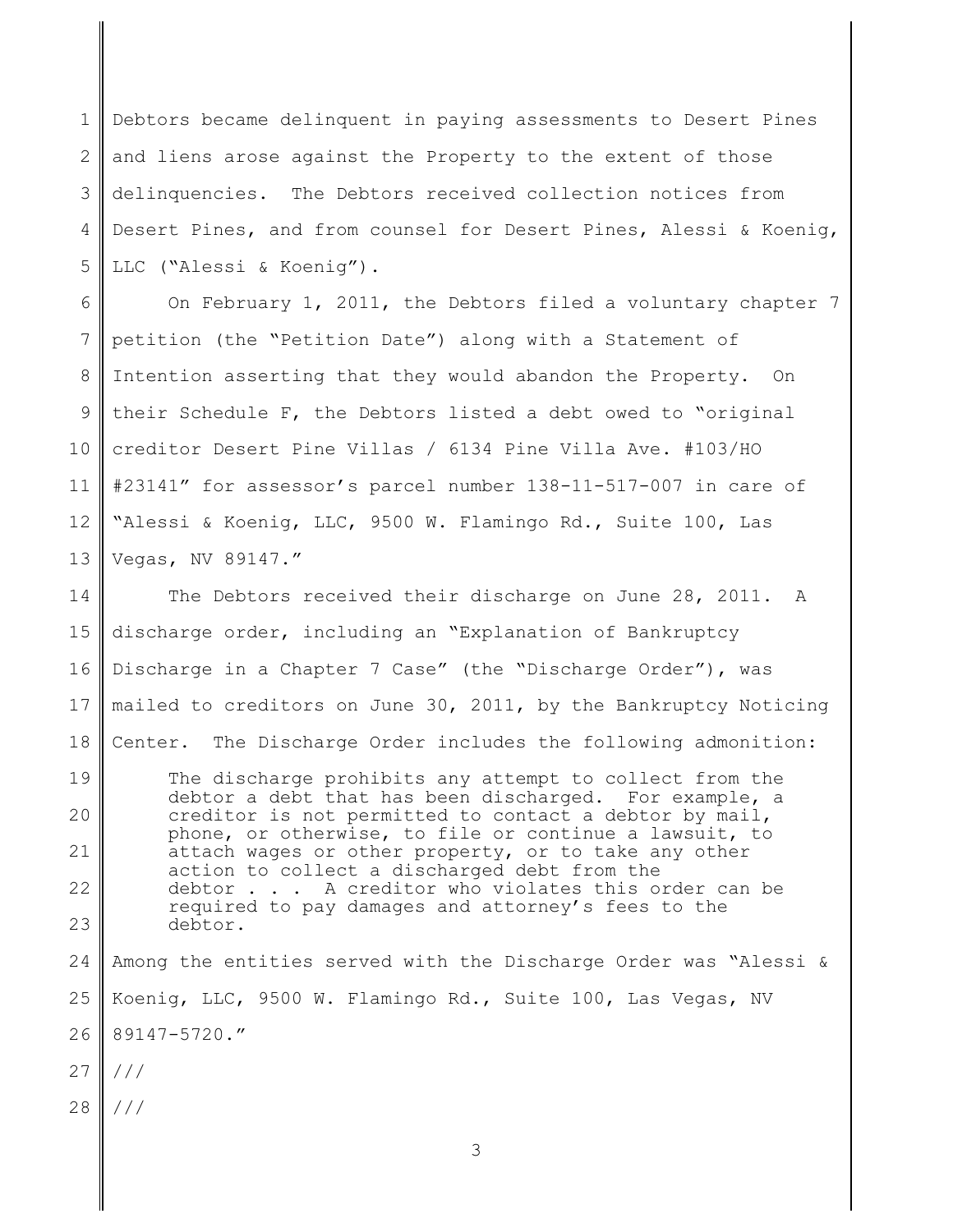#### $1 \parallel B$ . 2 **B. Post-discharge Events and the Filing of the Quiet Title Action**

| 3                 | Desert Pines nonjudicially foreclosed on its HOA liens in                                                      |  |  |  |
|-------------------|----------------------------------------------------------------------------------------------------------------|--|--|--|
| 4                 | 2013 and thereby acquired title to the Property. On December 15,                                               |  |  |  |
| 5                 | 2014, in the District Court for Clark County Nevada, Desert                                                    |  |  |  |
| 6                 | Pines, through its counsel, Alessi & Koenig, filed a complaint                                                 |  |  |  |
| 7                 | against the Debtors and three additional named defendants (the                                                 |  |  |  |
| 8                 | "Complaint") seeking to quiet title to the Property and confirm                                                |  |  |  |
| 9                 | that it held good title to the Property based on its nonjudicial                                               |  |  |  |
| 10 <sup>°</sup>   | foreclosure in 2013 (the "Quiet Title Action"). The Complaint                                                  |  |  |  |
| 11                | alleged that the Debtors were "the former record owners of the"                                                |  |  |  |
| $12 \overline{ }$ | Property, that Linda took title to the Property in 2005, and that                                              |  |  |  |
| 13                | Linda was indebted to Desert Pines:                                                                            |  |  |  |
| 14                | 22. Defendant Linda failed to pay her regular<br>assessments and further failed to comply with other           |  |  |  |
| 15                | requirements set forth in the CC&Rs and other related<br>governing documents.                                  |  |  |  |
| 16                | $\star$ $\star$ $\star$<br>30. Defendant Linda failed to meet her                                              |  |  |  |
| 17                | obligations to pay assessments pursuant to CC&Rs and<br>NRS 116, et al.                                        |  |  |  |
| 18                |                                                                                                                |  |  |  |
| 19                | The Complaint also included a demand for attorneys' fees to                                                    |  |  |  |
| 20                | be awarded against the Debtors and their co-defendants:                                                        |  |  |  |
| 21                | 41. It has been necessary for Plaintiff to employ the<br>legal services of [Alessi & Koenig], as duly licensed |  |  |  |
| 22                | and practicing attorneys in the State of Nevada to file<br>and litigate this action, and reasonable attorneys' |  |  |  |
| 23                | fees should be awarded to Plaintiff, to be paid by<br>Defendants.                                              |  |  |  |
| 24                | PRAYER FOR RELIEF<br>WHEREFORE, Plaintiffs pray for judgment against                                           |  |  |  |
| 25                | Defendants and each them as follows:<br>$\star$ $\star$ $\star$                                                |  |  |  |
| 26                | 3. For reasonable attorneys' fees                                                                              |  |  |  |
| 27                | Desert Pines served the Complaint on the Debtors, who                                                          |  |  |  |
| 28                | thereafter retained counsel to respond on their behalf.<br>The                                                 |  |  |  |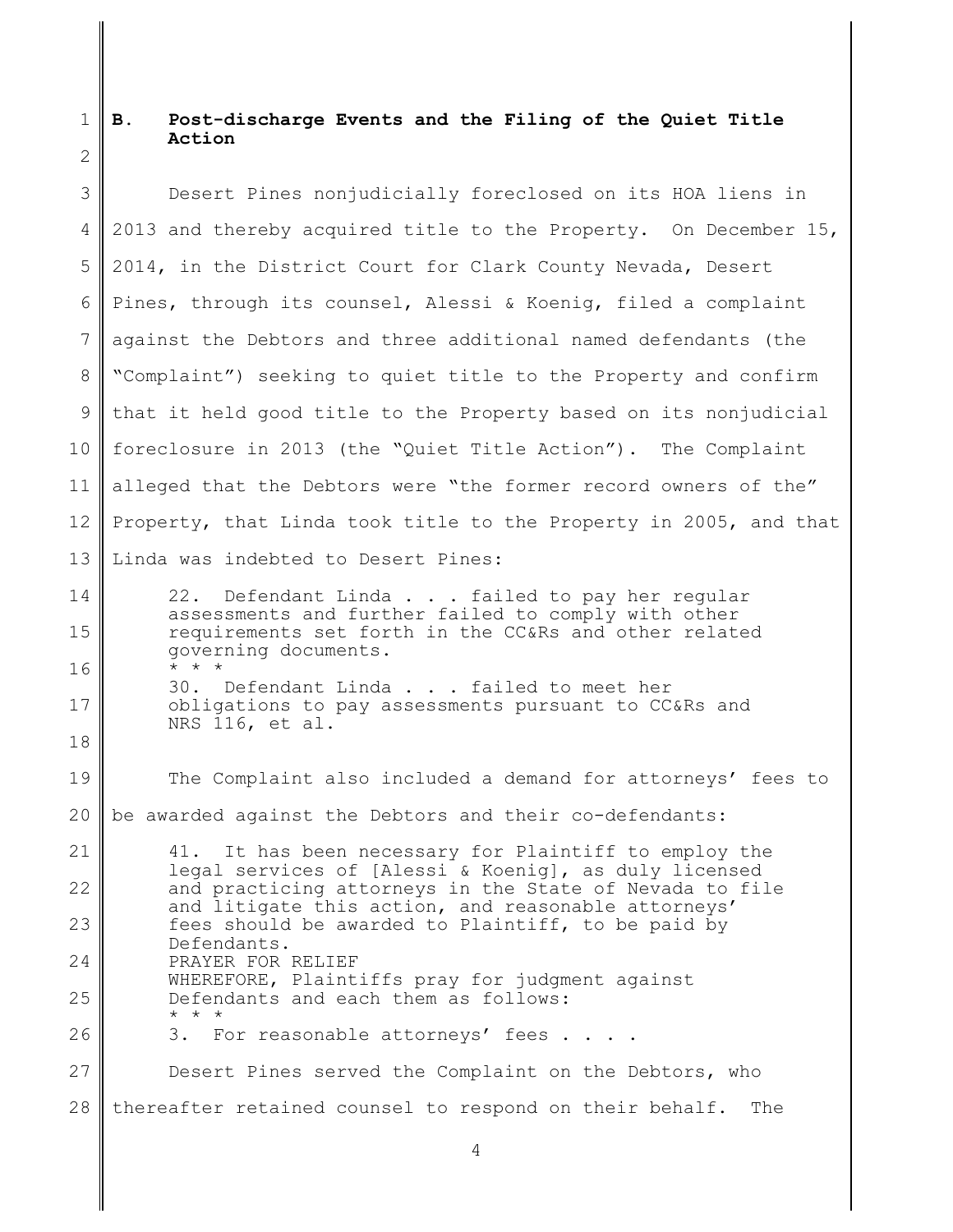1 2 3 4 5 6 7 8 Debtors' counsel sent a January 26, 2015 letter to Alessi & Koenig alleging that the filing of the Complaint violated the discharge injunction. Alessi & Koenig's first substantive response to this allegation consisted of an April 2, 2015 email from Steven Loizzi of Alessi & Koenig (the "A&K Email"), acknowledging that the Discharge Order applied to the prepetition HOA delinquency but denying that the Complaint violated the discharge injunction:

9 10 11 12 THIS CASE DOES NOT SEEK MONEY, SET OFF, PROPERTY, OR ANYTHING ELSE FROM YOUR CLIENTS . . . our action is NOT intended to collect, recover, or offset any debt as a personal liability of the debtors  $\ldots$  again, we are not trying to collect any debt from the debtors. The not trying to collect any debt from the debtors. discharge eliminated the personal liability of the debtors for the HOA assessments . . .

13 (Emphasis in original).

14 15 16 17 18 19 20 21 22 23 24 After reopening their bankruptcy case, the Debtors filed their motion to have Desert Pines found in contempt based on the filing and service of the Complaint (the "Debtors' Contempt Motion"). The bankruptcy court conducted an initial hearing on the Debtors' Contempt Motion on June 30, 2015, and thereafter conducted an evidentiary hearing on August 6, 2015 (the "Evidentiary Hearing"). The parties stipulated to the admission of various exhibits; both Debtors and Harold Barling, president of the board of directors of Desert Pines, testified. At the conclusion of the Evidentiary Hearing, the bankruptcy court took the matter under submission.

25 26 27 28 On October 20, 2015, the court issued its memorandum of decision finding that Desert Pines (1) knew of the existence and scope of the Discharge Order and (2) intended to file and serve the Complaint on the Debtors. The bankruptcy court determined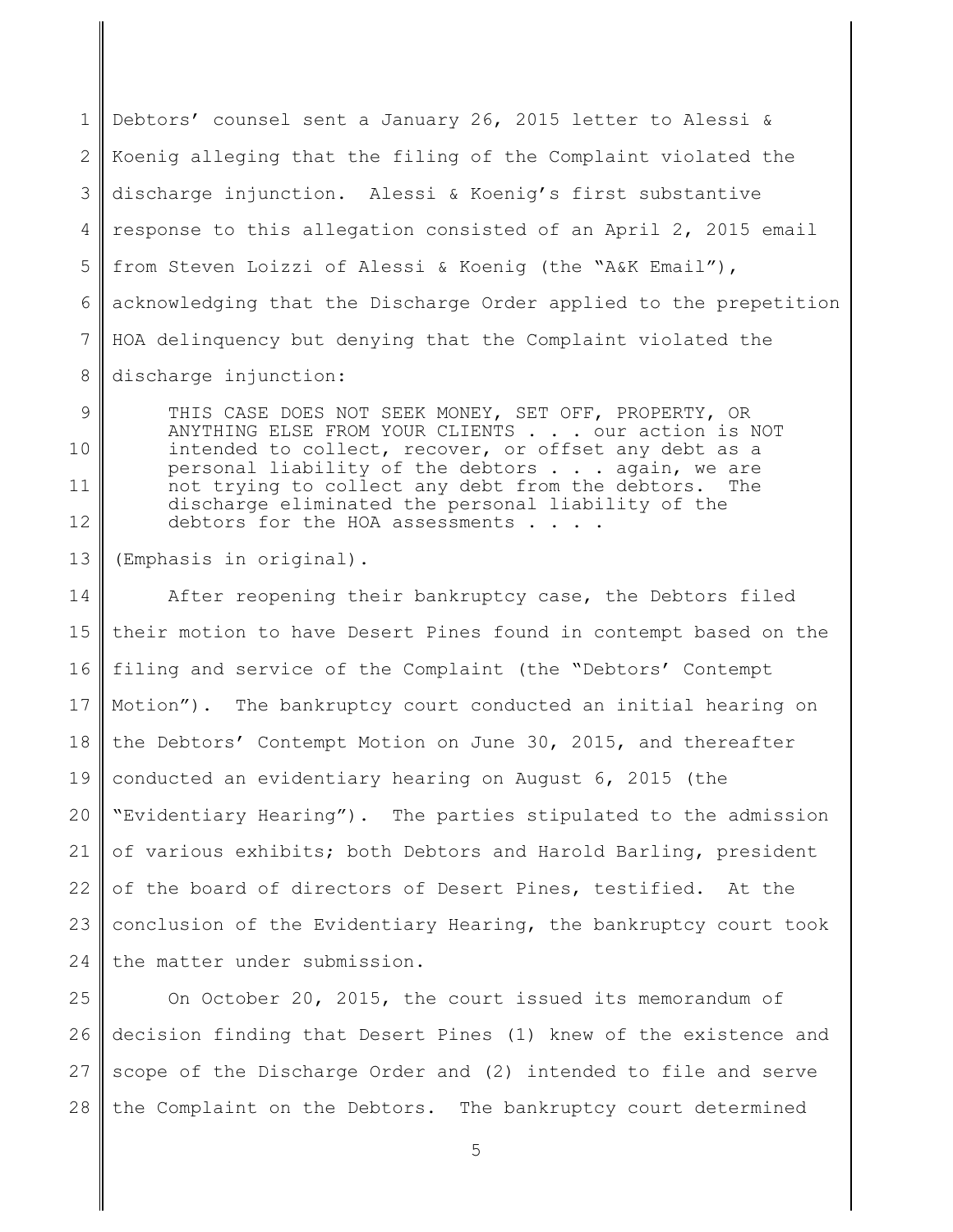1 2 3 4 5 6 7 that the filing and service of the Complaint violated the Discharge Order because it was based on Desert Pines' prepetition relationship with the Debtors and included an attorneys' fee demand that appeared to arise out of discharged claims. The bankruptcy court found Desert Pines in contempt and held it liable for the Debtors' compensatory damages in the amount of \$8,928.00. Desert Pines timely appealed.

### **JURISDICTION**

9 10 11 The bankruptcy court had jurisdiction under 28 U.S.C. §§ 1334 and 157(b)(2)(O). We have jurisdiction under 28 U.S.C. § 158.

**ISSUE**

13 14 Whether the bankruptcy court erred when it determined that Desert Pines willfully violated the discharge injunction.

### 15

12

8

### **STANDARDS OF REVIEW**

16 17 18 19 20 21 22 23 24 25 26 27 28 The bankruptcy court's decision to impose civil contempt sanctions for a violation of the discharge injunction is reviewed for an abuse of discretion. Nash v. Clark Cty. Dist. Attorney's Office (In re Nash), 464 B.R. 874, 878 (9th Cir. BAP 2012). Under the abuse of discretion standard, the first step is to determine de novo whether the court applied the correct legal rule. United States v. Hinkson, 585 F.3d 1247, 1261-62 (9th Cir. 2009) (en banc). If it failed to do so, it abused its discretion. Mujica v. AirScan, Inc., 771 F.3d 580, 589 (9th Cir. 2014). If the court applied the correct legal rule, the second step is to determine whether the court's application of the law to the facts was: "(1) 'illogical,' (2) 'implausible,' or (3) without 'support in inferences that may be drawn from the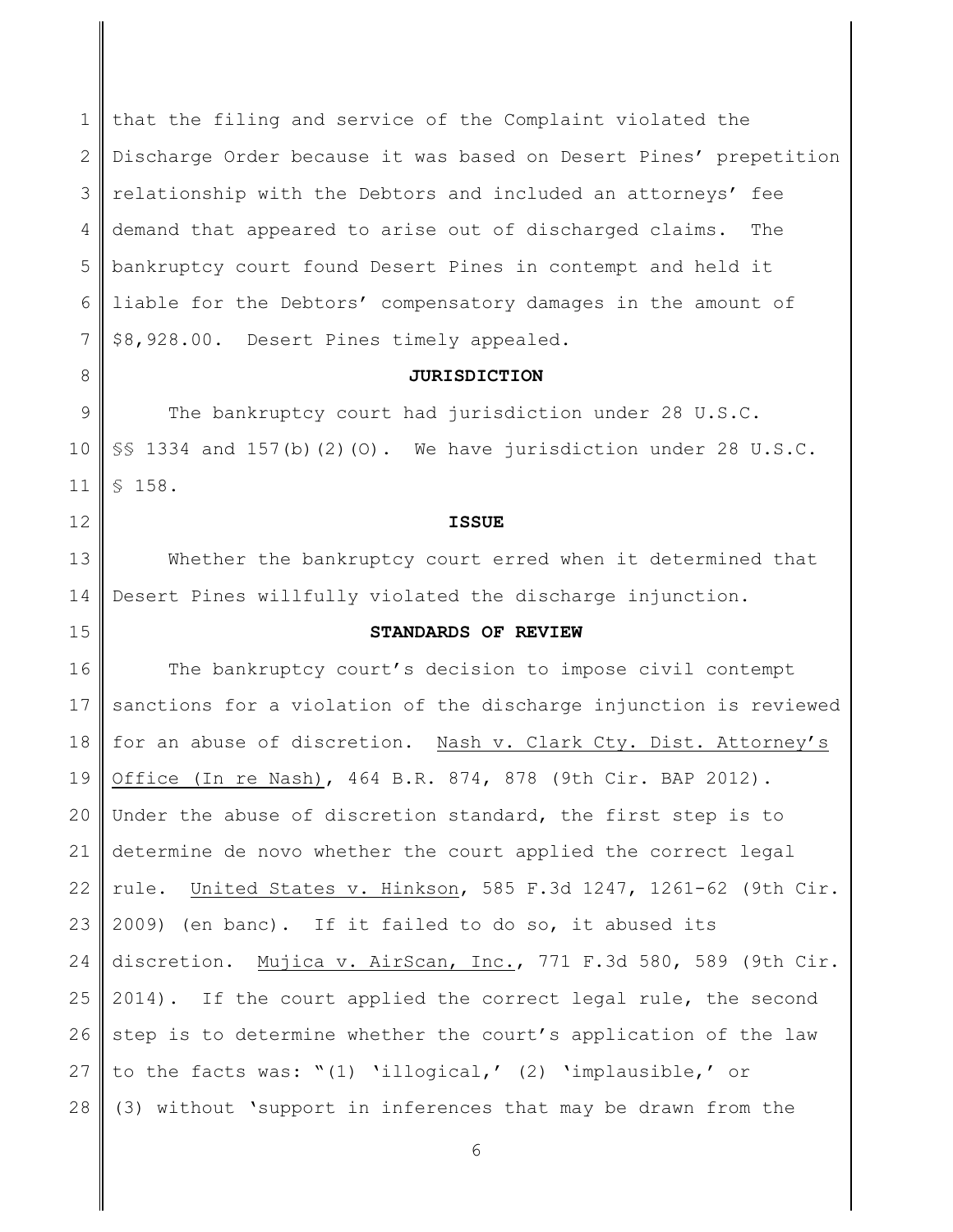1 record.'" Id. (quoting Hinkson, 585 F.3d at 1262).

2

### **DISCUSSION**

3 4 5 6 7 8 9 10 11 12 13 14 15 16 17 A discharge in a bankruptcy case "operates as an injunction against the commencement or continuation of an action, the employment of process, or an act, to collect, recover or offset any [prepetition] debt as a personal liability of the debtor." § 524(a)(2). A violation of this discharge injunction is enforced through the court's civil contempt authority under section 105(a). Renwick v. Bennett (In re Bennett), 298 F.3d 1059, 1069 (9th Cir. 2002). The debtor has the burden of proving, by clear and convincing evidence, that the offending creditor knowingly and willfully violated the discharge injunction. ZiLOG, Inc. v. Corning (In re ZiLOG, Inc.), 450 F.3d 996, 1007 (9th Cir. 2006). The offending creditor acts knowingly and willfully if (1) it knew the discharge injunction was applicable and (2) it intended the actions which violated the injunction. Id.

18 19 20 21 22 23 24 25 26 27 28 With respect to the first prong, a creditor cannot be held in contempt for violating a discharge injunction unless it has actual knowledge of the injunction, which is a question of fact. ZiLOG, 450 F.3d at 1008. If the creditor disputes that it had such knowledge, an evidentiary hearing is required. Id. Actual knowledge of the discharge injunction does not end the inquiry, however, as the creditor also must be aware that its claim against the debtor was subject to the discharge injunction. Emmert v. Taggart (In re Taggart), 548 B.R. 275, 288 (9th Cir. BAP 2016). "Whether a party is aware that the discharge injunction is applicable to his or her claim is a fact-based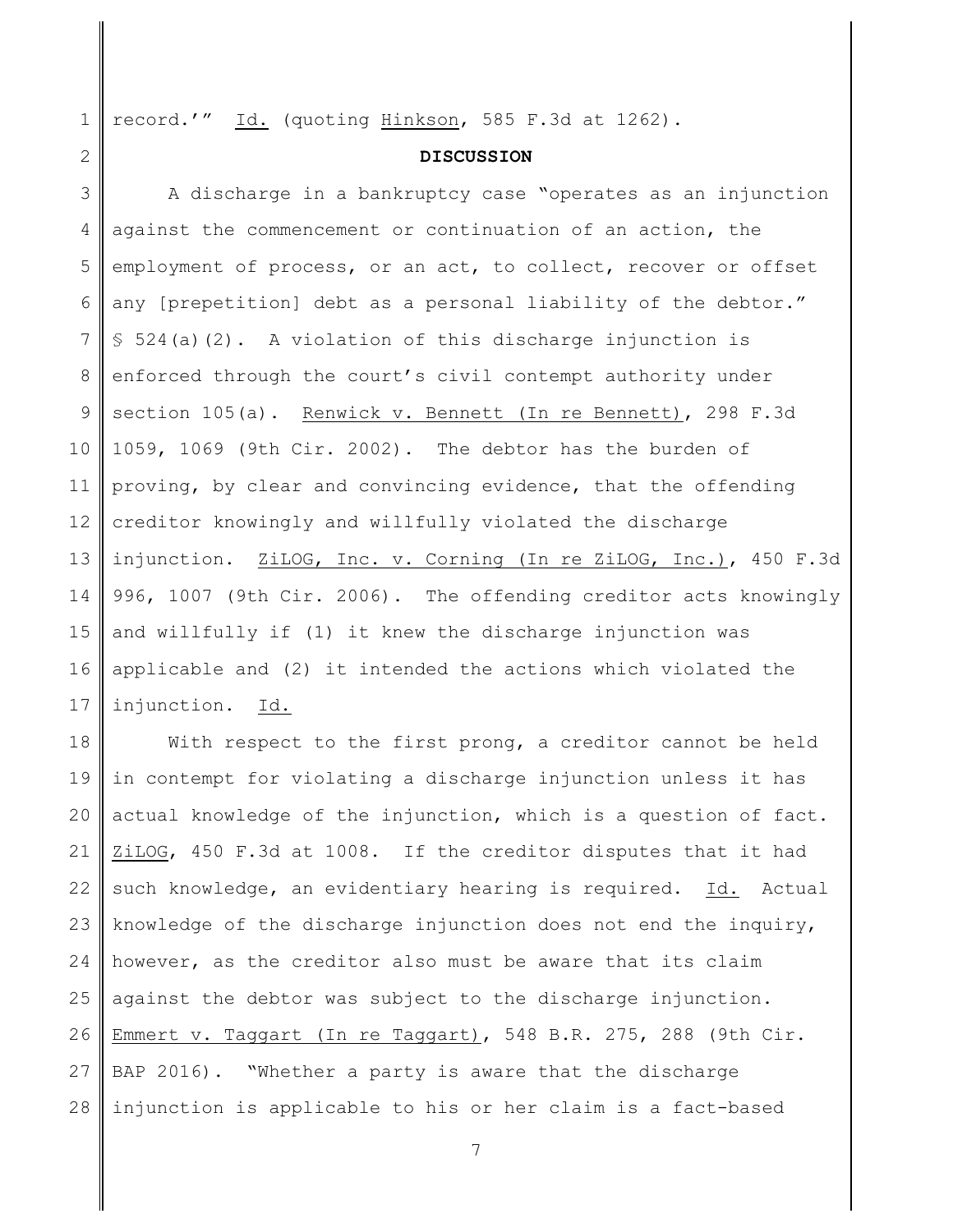1 2 inquiry which implicates a party's subjective belief, even an unreasonable one." Id.

3 4 5 6 7 8 9 10 11 12 With respect to the second prong, courts employ the same analysis regarding violations of the discharge injunction as they do with violations of the automatic stay. Id. The focus is on whether the creditor's conduct violated the injunction and whether that conduct was intentional; it does not require a specific intent to violate the injunction. Knupfer v. Lindblade (In re Dyer), 322 F.3d 1178, 1191 (9th Cir. 2003) (citing Hardy v. United States (In re Hardy), 97 F.3d 1384, 1390 (11th Cir. 1996); and Havelock v. Taxel (In re Pace), 67 F.3d 187, 191 (9th Cir. 1995)).

13 14 15 16 17 18 19 20 21 22 23 24 The bankruptcy court applied the correct legal standard in determining whether Desert Pines willfully violated the Discharge Order. The bankruptcy court expressly cited to ZiLOG and its progeny for the two-part test to determine whether the knowing and willful standard had been met. After conducting an initial hearing on the Debtors' Contempt Motion, the bankruptcy court conducted an evidentiary hearing at which the parties were allowed to present live testimony and submit stipulated documentary evidence. The evidentiary record in this case supports the bankruptcy court's ultimate conclusion that Desert Pines knew that the Discharge Order applied and that Desert Pines intended the actions that violated the discharge injunction.

25

## **A. Desert Pines Knew That the Discharge Injunction Applied to its Prepetition Claims Against the Debtors.**

26

27 28 Desert Pines does not dispute that it had actual knowledge of the Discharge Order entered in the Debtors' bankruptcy case on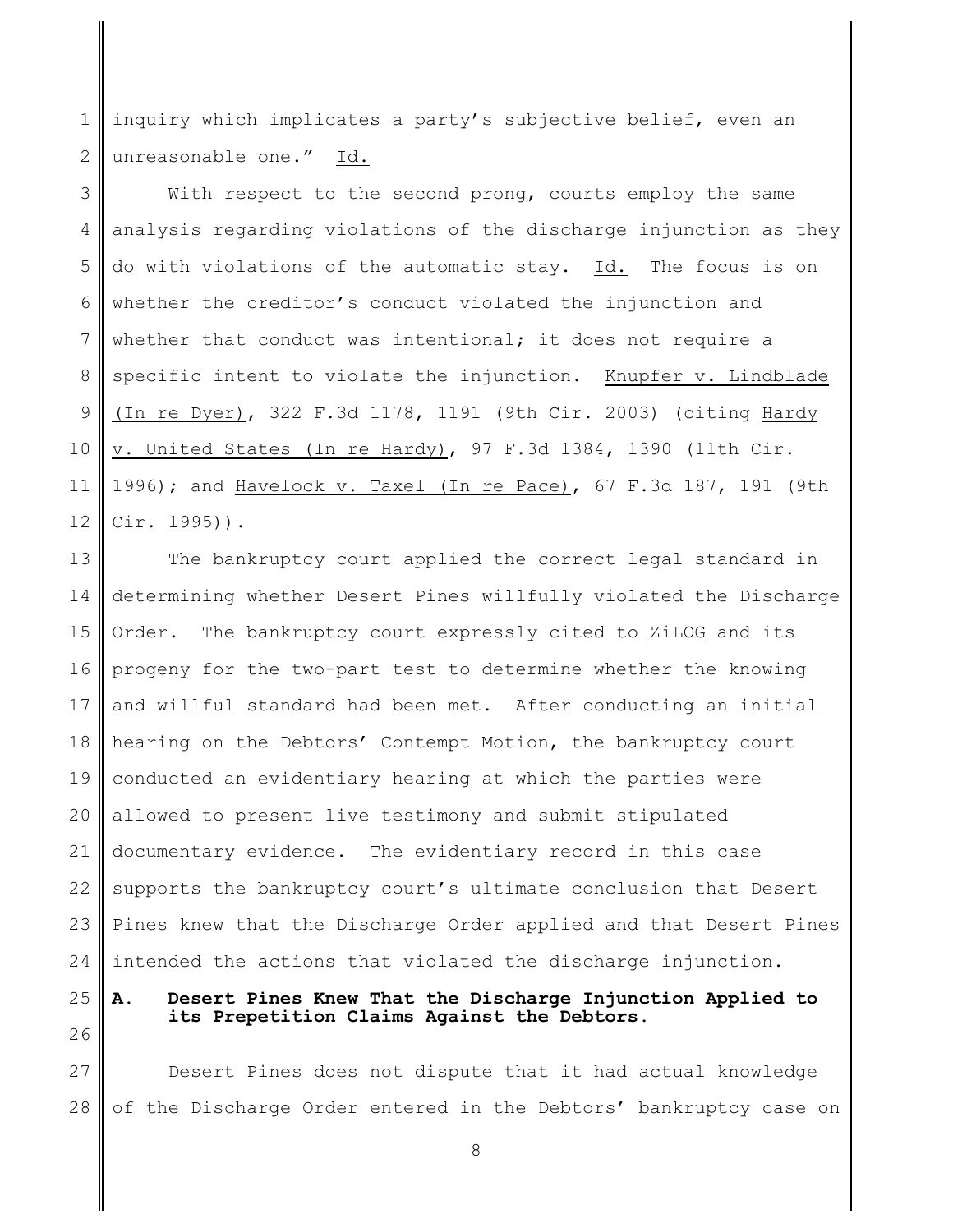1 2 3 4 5 6 7 8 9 10 11 12 13 14 June 28, 2011. Desert Pines admits that the Debtors listed Alessi & Koenig on their Schedule F as an agent for Desert Pines with respect to the Property. The record is clear that Alessi & Koenig was served on June 30, 2011, by the Bankruptcy Noticing Center with a copy of the Discharge Order at Alessi & Koenig's address listed on Schedule F. Desert Pines admits that Alessi & Koenig received the Discharge Order and admits that Alessi & Koenig represents Desert Pines with respect to the Debtors and the Property. Indeed, at the Evidentiary Hearing, Desert Pines' president, Harold Barling, acknowledged that Desert Pines had been notified of the Debtors' discharge either directly or through Alessi & Koenig. The bankruptcy court's conclusion that Desert Pines had actual knowledge of the Discharge Order is supported by the record and is neither illogical nor implausible.

15 16 17 18 19 20 21 22 23 24 25 26 27 28 Desert Pines, moreover, does not assert that it believed that its prepetition claim against the Debtors was excepted from the discharge. There is ample evidence in the record that Desert Pines knew that the Discharge Order applied to its prepetition claims against the Debtors. The bankruptcy court quoted at length from the Discharge Order served on Alessi & Koenig regarding the scope of the injunction. At the Evidentiary Hearing, Mr. Barling testified that he knew that the entry of the bankruptcy discharge precluded Desert Pines from collecting delinquent sums owed by the Debtors. After filing the lawsuit, Alessi & Koenig sent an email to the Debtors' counsel which expressly states that the "discharge eliminated the personal liability of the debtors for the HOA assessments." These statements corroborate Mr. Barling's testimony that Desert Pines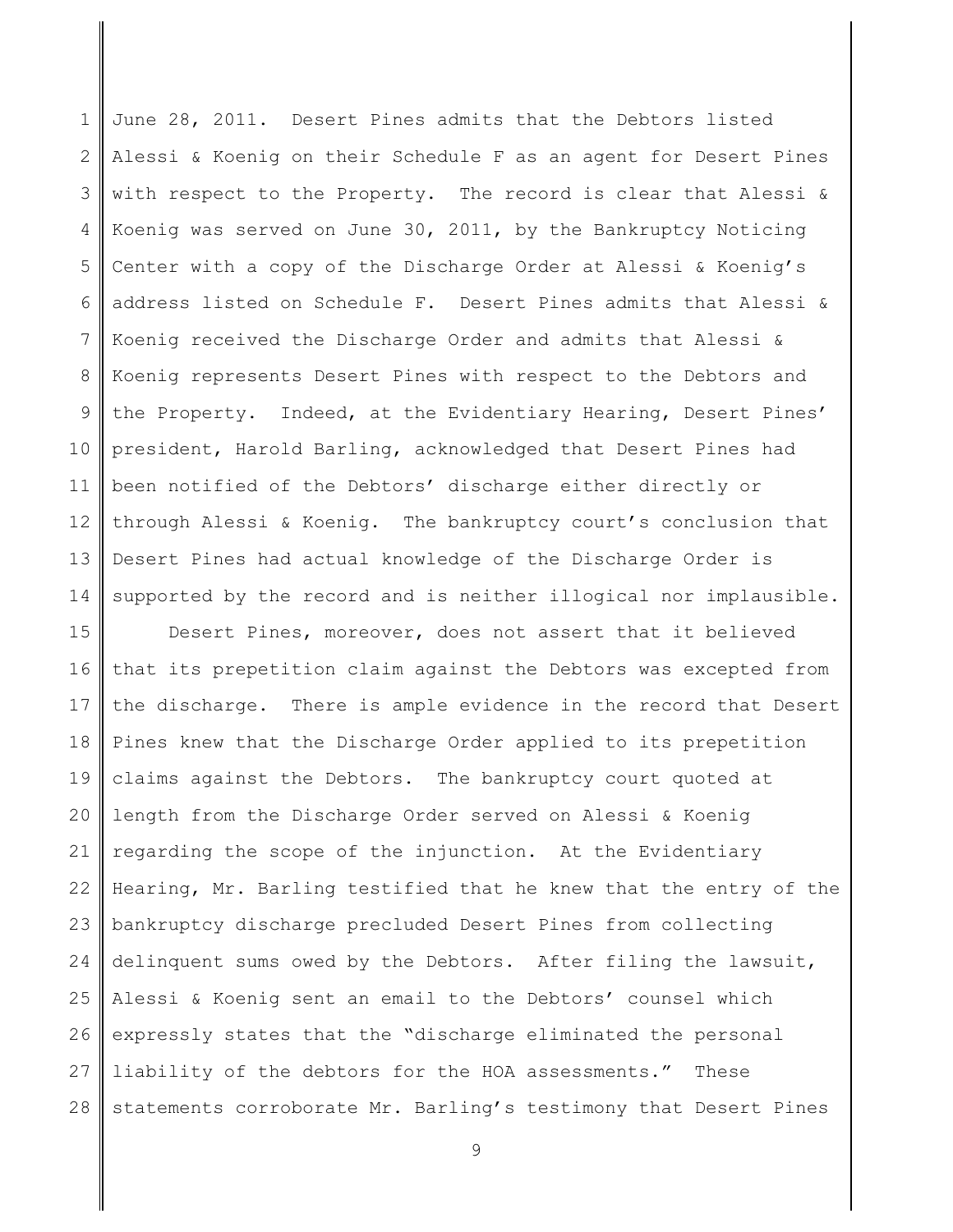1 2 3 4 5 6 knew that the Discharge Order meant Desert Pines could not try to collect the prepetition delinquent assessments from the Debtors. Thus, the bankruptcy court's conclusion that Desert Pines knew that the Discharge Order applied to its prepetition claims against the Debtors is supported by the record and is neither illogical nor implausible.

7

## **B. Desert Pines Intentionally Filed the Complaint Which Violated the Discharge Injunction.**

8 9

# 1. Desert Pines Acknowledges That It Filed and Served the Complaint Against the Debtors.

10 11 12 13 14 15 16 17 18 19 20 21 22 23 At the Evidentiary Hearing, Mr. Barling testified that Desert Pines retained Alessi & Koenig to file the Quiet Title Action and that the lawsuit was a prerequisite to obtaining title insurance to sell the Property. He also testified to his understanding that quieting title required providing notice of the quiet title action to the Debtors in the event they wished to intervene. During oral argument at the June 30, 2015 hearing, counsel for Desert Pines specifically admitted that Desert Pines filed the Complaint in the Quiet Title Action, that it named the Debtors as defendants, and that it sought recovery of attorneys' fees and costs. Thus, the record supports the bankruptcy court's conclusion that Desert Pines intended to file the Quiet Title Action. The only remaining question is whether the filing of the Complaint violated the Discharge Order.

24

# 2. The Complaint Violated the Discharge Injunction.

25 26 27 28 Desert Pines argues that the Complaint could not have violated the Discharge Order because it sought only a declaration that it held good title to the Property and did not seek to collect, recover, or offset any of the delinquent prepetition HOA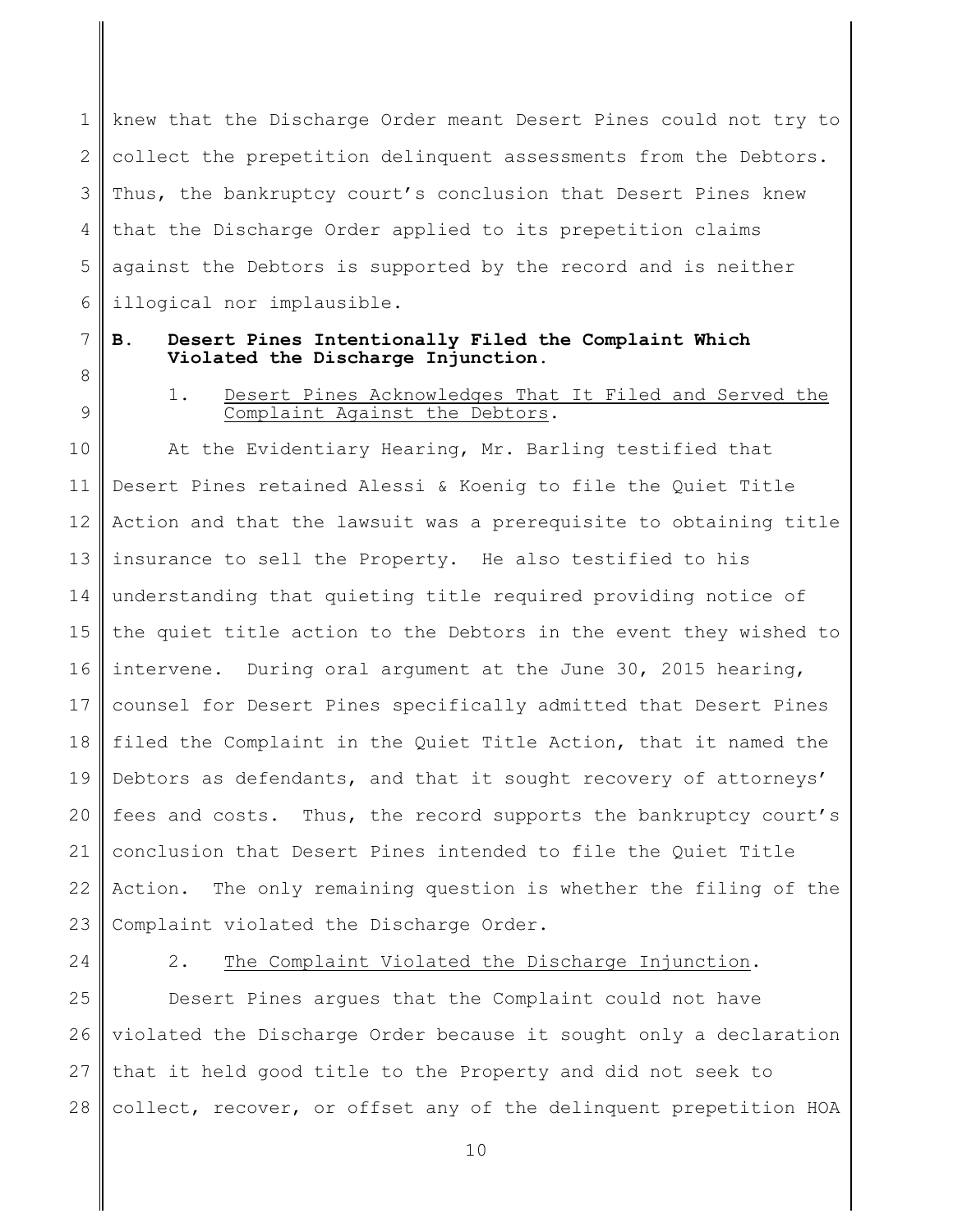1 assessments.

23

2 3 4 5 6 7 8 9 10 11 12 The mere filing of a complaint against a debtor by a prepetition creditor does not necessarily violate the discharge injunction. For example, pursuing a post-discharge lawsuit in which the debtor is named as a putative party to collect from a collateral source, such as an insurance policy or an uninsured employers' fund, does not violate section 524 provided "the plaintiff makes it clear that it is not naming the debtor as a party for anything other than formal reasons." Ruvacalba v. Munoz (In re Munoz), 287 B.R. 546, 550 (9th Cir. BAP 2002) (citing Patronite v. Beeney (In re Beeney), 142 B.R. 360, 363 (9th Cir. BAP 1992)).

13 14 15 16 17 18 19 20 21 22 But that is not the case here. The Complaint repeatedly alleges that Linda failed to pay her HOA assessments to Desert Pines and utterly fails to mention that the Debtors' prepetition delinquencies had been discharged under section 524(a). Further, the Complaint makes no attempt to communicate that the Debtors were named only as putative parties, that no amounts were being sought from the Debtors, or that the only circumstance in which fees might be sought was if the Debtors elected to oppose the relief requested. $4$  To the contrary, the Complaint alleges that Desert Pines was required to incur attorneys' fees to file the

<sup>24</sup> 25 26 27 28 The bankruptcy court noted that Desert Pines' counsel could have contacted the Debtors prior to filing the Complaint to explain the quiet title relief and request that the Debtors file a "Disclaimer of Interest" with respect to the Property. Counsel rejected the suggestion because "there are thousands of these quiet title actions filed every single day . . . . No one does that in any situation where there's been a bankruptcy because it's only a title action." Hr'g Tr. (June 30, 2015) at 11:19-23.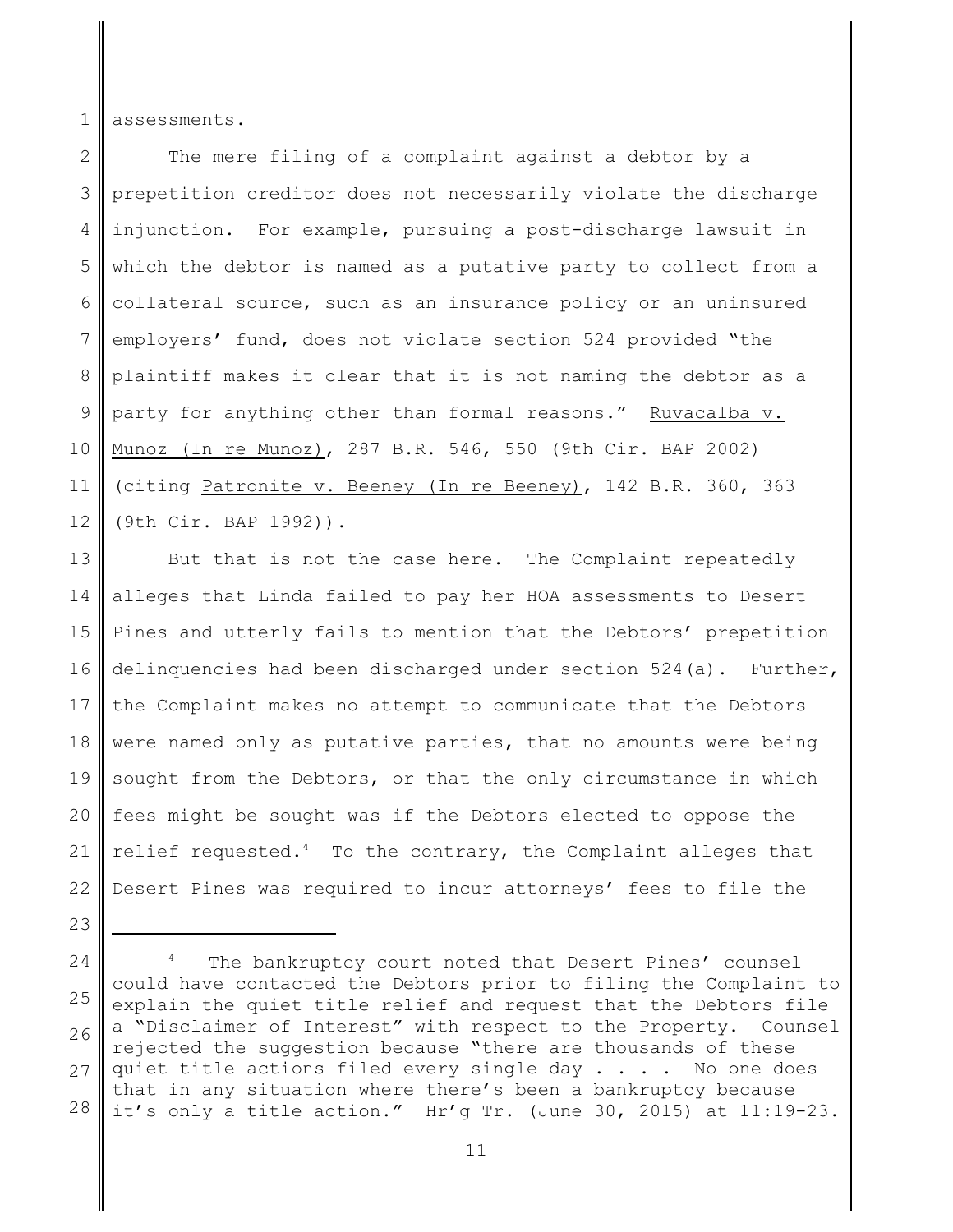1 2 3 4 action and prays for a fee award against each of the named defendants, including the Debtors. Nothing within the four corners of the Complaint indicates that Desert Pines was not seeking an attorneys' fee award from the Debtors.

5 6 7 8 9 10 11 Desert Pines argues that it should not be held in contempt because the Discharge Order does not prohibit it from seeking attorneys' fees in a post-discharge lawsuit against the Debtors. This argument is without merit. The argument is premised on (1) an incomplete description of the applicable law and (2) the incorrect assumption that the attorneys' fees asserted in the Complaint were clearly post-discharge debts.

12 13 14 15 16 17 18 19 A chapter 7 discharge releases the debtor from personal liability for debts arising "before the date of the order for relief under this chapter." § 727(b). A "debt" means a liability on a claim. § 101(12). While state law ordinarily determines whether a claim exists, federal law determines whether such claim arose prepetition or postpetition. SNTL Corp. v. Centre Ins. Co. (In re SNTL Corp.), 571 F.3d 826, 839 (9th Cir. 2009); ZiLOG, 450 F.3d at 1000.

20 21 22 23 24 25 26 27 28 The general rule in the Ninth Circuit is that "a claim arises, for purposes of discharge in bankruptcy, at the time of the events giving rise to the claim, not at the time the plaintiff is first able to file suit on the claim." O'Loghlin v. Cty. of Orange, 229 F.3d 871, 874 (9th Cir. 2000) (plaintiff's claims against debtor were discharged to the extent based on pre-discharge violations of the Americans with Disabilities Act despite plaintiff not receiving right-to-sue letter until post-discharge, but claims based on post-discharge violations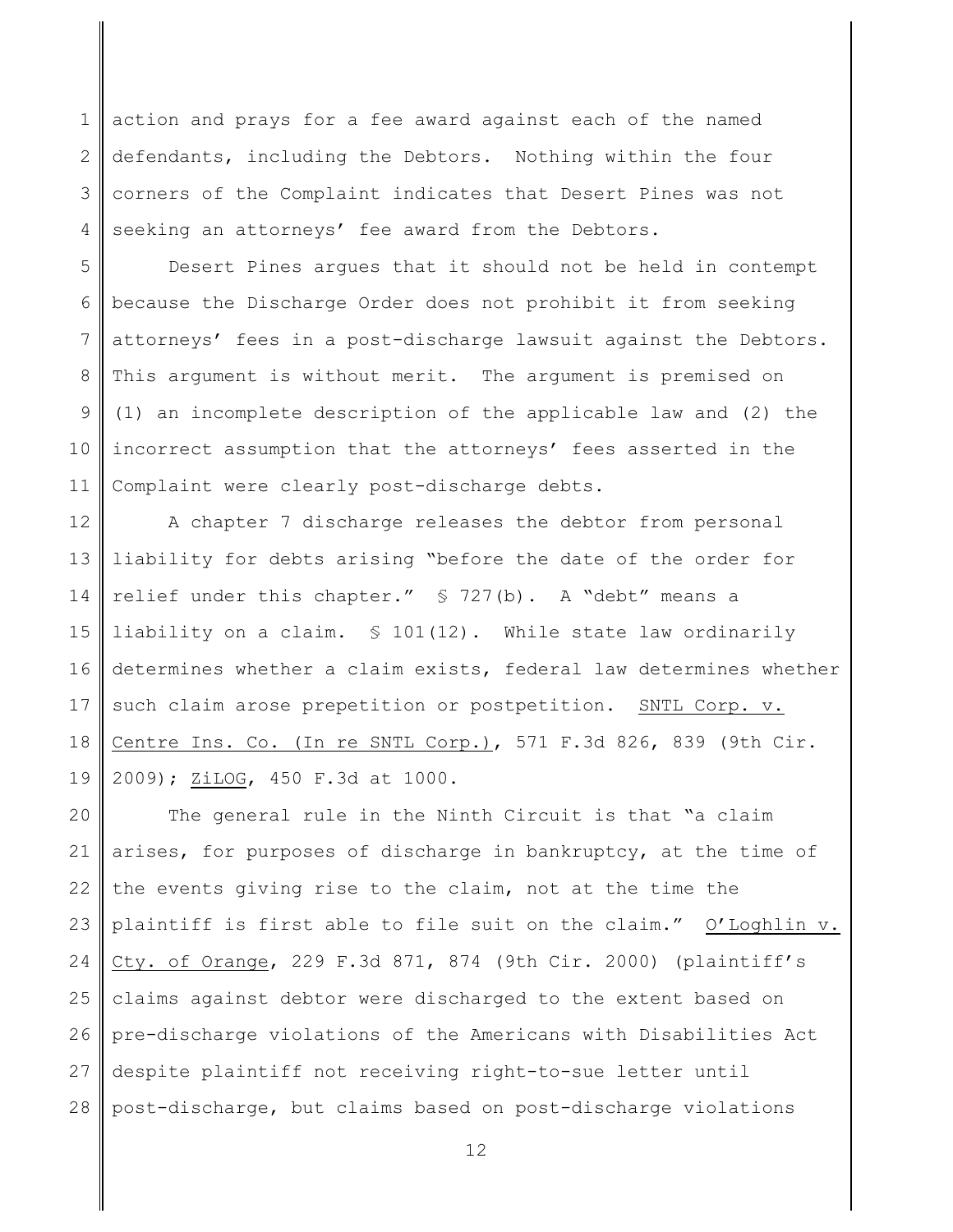1 were not discharged).<sup>5</sup>

23

2 3 4 5 6 7 8 9 10 11 12 Desert Pines' demand for attorneys' fees in the Quiet Title Action appears to be based on prepetition events. The Complaint alleges: (1) Linda took title to the Property in 2005; (2) Linda failed to pay assessments; (3) by operation of the CC&Rs, Desert Pines obtained a lien against the Property to the extent of such delinquent assessments, late fees, interest, and collection fees and costs; and (4) Desert Pines foreclosed nonjudicially on the Property in 2013. Desert Pines does not dispute that the delinquent assessments arose prior to the Petition Date. Thus, the only relationship described in the Complaint between the Debtors and the Property is based on pre-discharge circumstances.

13 14 15 16 17 18 19 20 21 22 Moreover, the Complaint does not identify any postpetition conduct by the Debtors, any postpetition default by the Debtors, or any postpetition contract between Desert Pines and the Debtors on which the Quiet Title Action was based. It appears that – other than the 2013 nonjudicial foreclosure -- the only events on which that action could be based took place prepetition. Thus, Desert Pines' demand for attorneys' fees in the Complaint appears to be based on those events and discharged obligations. Under O'Loghlin, Desert Pines' demand for attorneys' fees is reasonably construed as an attempt to collect a claim that arose

<sup>24</sup> 25 26 27 28 A narrow exception to this rule, not applicable here, recognizes that even if a creditor's underlying substantive claim against the debtor arose prepetition, postpetition attorneys' fees "are not discharged where post-petition, the debtor voluntarily commences litigation or otherwise [postpetition] voluntarily 'return[s] to the fray'" of litigation commenced prepetition. Boeing N. Am., Inc., v. Ybarra (In re Ybarra), 424 F.3d 1018, 1026 (9th Cir. 2005).